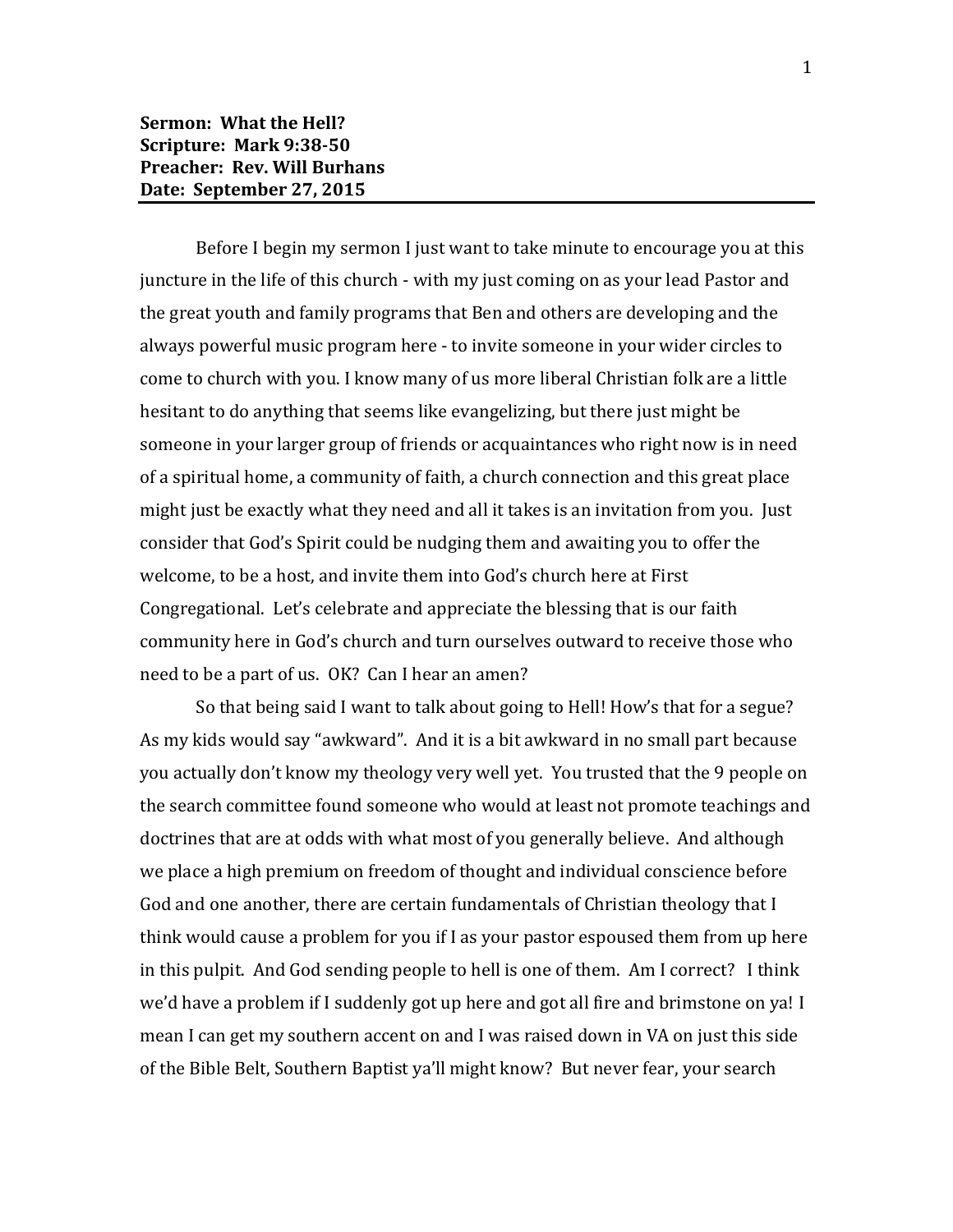committee did its job and they did ask me about my theology and trusted that they weren't hiring a fundamentalist preacher for you.

So you will not hear me say from up here in this pulpit that a person must be Christian, must accept Jesus Christ as their Lord and Savior in order to be saved from Hell in the afterlife. I just don't buy it and I won't be selling it. But we cannot ignore the fact that this particular way of thinking is prevalent in the Christian world and is so clearly and convincingly articulated by fundamentalist Christians that many people in the world and in our immediate culture believe it is part and parcel of what it means to be Christian. "Oh, you're a Christian? Then you must believe I am damned to Hell for not being one." Fundamentalist Christianity has done such an effective job at promoting this particular stream of thought that I would guess that even many of us progressive Christians have come to question whether we should legitimately call ourselves Christian because we don't believe that Jesus is all about saving souls from Hell. What?! It might even be why some of us are hesitant to invite our friends to church… because then it reveals that we go to church and if people knew we went to church they might think that we think and believe: them damned to Hell, that homosexuality is a sin, that we are uncomfortable with cursing. Strange, I know but isn't that the truth of the matter? Amazing how often when someone realizes that I am a pastor their first response is to cover their mouths if they say a curse word; that and narrow views on hell and homosexuality is what comes to mind instead of for instance an immediate response that could be like "oh wow, this is a Christian, someone who cares about the poor and prisoners and disenfranchised, who is a proponent for justice and peace." It's a shame isn't it… although hooray for Pope Francis who in a short time has done wonders for reminding the world that's what Christians are about.

When I worked at a psychiatric clinic in CT for a number of years I would always pass by this little Bible Church in Watertown that looked all sweet tucked up there in the rolling hills of CT with this beautiful stone wall running along side it and these glorious maple trees and I was always interested to pass it because I wanted to see what the placard out by the road would say leading up to a particular Sunday. The four phrases I can remember well on their sign were – "Hell is Hotter than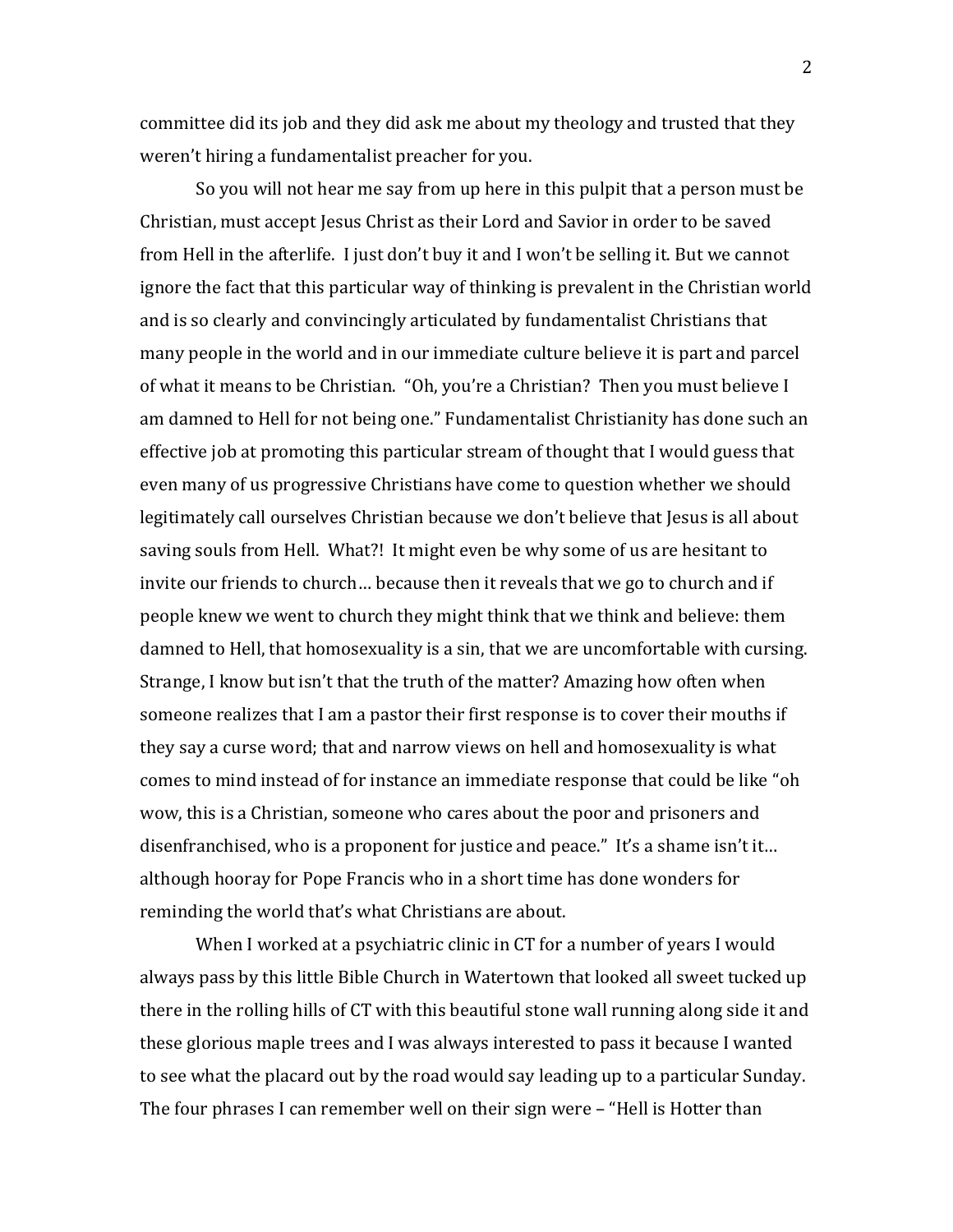Watertown in the Summer!" "The Devil is alive and well in Watertown!" "Stop, Drop and Roll, doesn't work in Hell". And finally "Where are we going and how did we get in this handbasket?" I mean, it just got my day started on the right foot driving by those signs! I did wonder at times who in fact did drive by, see those placards and say "I want to go to church this Sunday! I want to be a Christian." I don't know Winchester very well but I wonder how a banner would go over like that out on our front lawn. You know "The devil is alive and well in Winchester! Worship at 10am."

So this is what they see and hear of us. And ironically it's simply not true to biblical Christianity – the whole hellfire and brimstone scenario, at the very least the weight that is placed on such a theology is way out of proportion to what the scriptures emphasize. So through our passage of scripture this morning, even this scripture which does not seem to mince words about Hell and how you better be careful or you'll go there after you die, I hope to demonstrate this to you, that it's a distortion of Jesus' point and in fact turns his point exactly 180 degrees in the wrong opposite direction.

So check it out with me. We have to hear this passage in context of what has come before. So remember what Judy preached on last week; in the passages just before this one the disciples are arguing with one another about who is the greatest – "I'm the best, no I'm the best, no I'm the best and you're the worst! You're the worst, I'm the best." And Jesus is like "What the Hell, you guys?!" If you really want to be first be last cause the last will be first and the first last." The disciples are vying for privilege and power and insider status over and against one another and Jesus tells them in no uncertain words to can it!

But the disciples apparently learned absolutely nothing from this lesson because immediately after they come running up to Jesus and are like "Jesus there was this guy over there who was casting out demons in your name and we tried to stop him because he's not one of us!" The disciples are particularly chaffed by this because they had trouble casting the demon out of a boy just a chapter before and Jesus had to do it himself. So when they see this outsider, this stranger, this nobody casting out demons, the heck if they are going to allow him to get in on their serious disciple business! Once again "we are in, you are out, we're the best, you are not as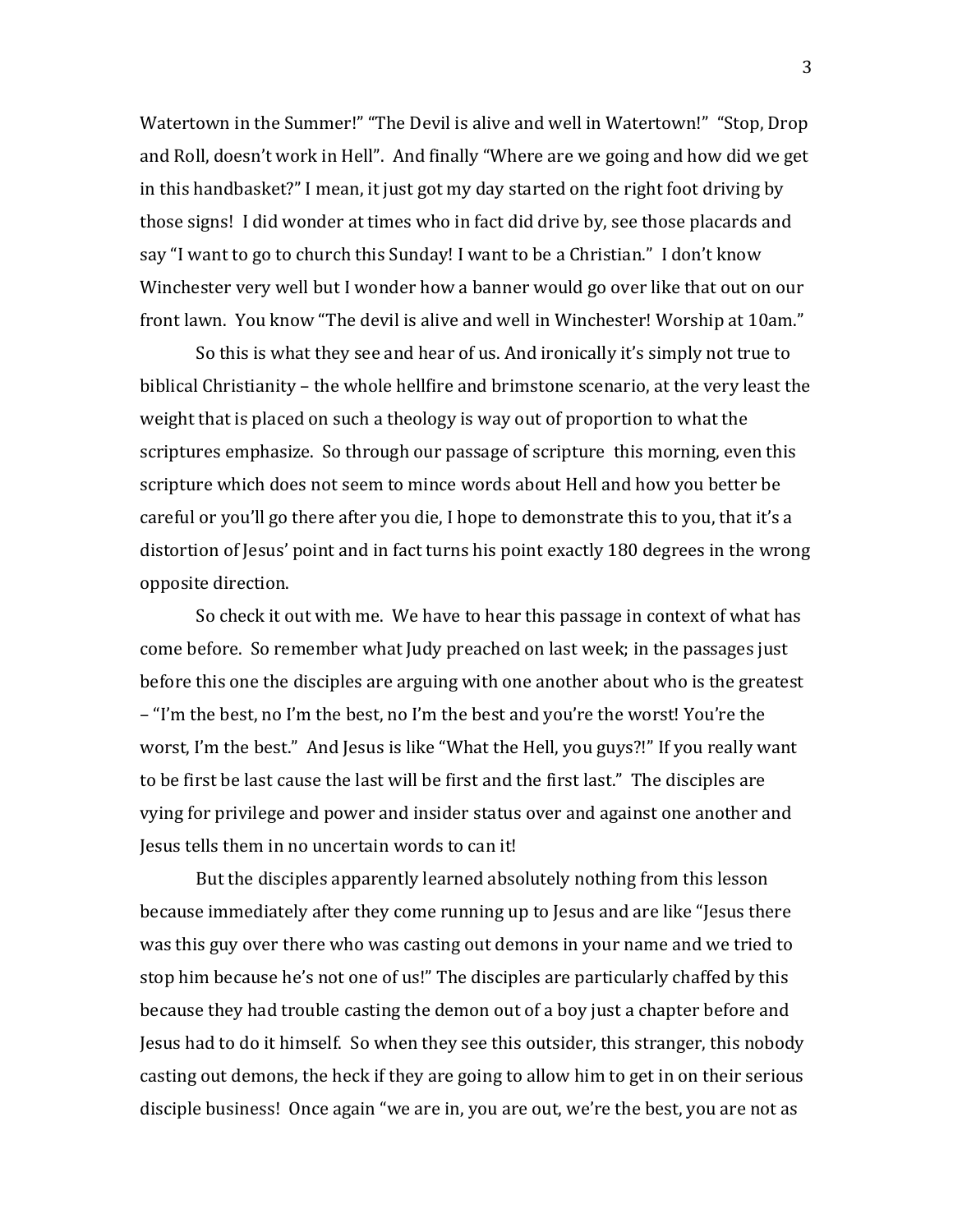good as us', I mean, really natural human responses that we can identify with, but that Jesus confronts at every single turn time and time again. And so not surprisingly Jesus says "leave him alone, if he is not against us he is for us and even the simplest act of kindness will be rewarded. Stop trying to complicate this! You give someone a cold glass of water and you are my disciple." And the disciples are like "darn it!"

So that's what precedes this passage when Jesus brings up the whole hellfire and brimstone line of thinking. "Cut your foot off if you have to for it's better to go into life lame than into hell with two feet!" Jesus is definitely speaking with fire and really not mincing words here, that's for sure. But what he is not doing is referencing the after-life, he is not suddenly threatening eternal damnation to bad people and salvation to good people. That would make absolutely no sense whatsoever! So then we ask what is Jesus getting at here?

A good place to start is to look at the word itself that we translate as Hell and that has all that afterlife baggage of eternal punishment loaded onto it and crushing it down to a tiny little charred nugget of a concept, when it fact the Greek word is SO much bigger and nuanced and overflowing with history and imagery. The word that the Gospel of Mark uses in Greek that we translate as Hell is the word Gehenna, which was – believe it or not - a place you go in the afterlife where lives a red devil and fire and a lot of suffering people who haven't accepted Jesus.

Instead it referenced on one hand during Jesus' time a great dump just outside of Jerusalem where all the city's trash went and literally was forever burning and smoking and rotting and stinking. It was like Jerusalem's version of the Winchester Transfer Station, just not as neatly run, organized, sanitized and euphemized. But Gehenna was alos more than that. Jesus' first century Mediterranean Jewish listeners would have heard his mention of Gehenna and they would have imagined the valley beside ancient Jerusalem, in the time of the prophet Jeremiah, where followers of Ba'al and followers of other Canaanite gods would go to sacrifice their children to the gods. So you see Hell was not a place where God sent bad people as a punishment. It was not the torture chamber of God's violence toward sinners, it was a place of great human violence towards one another and the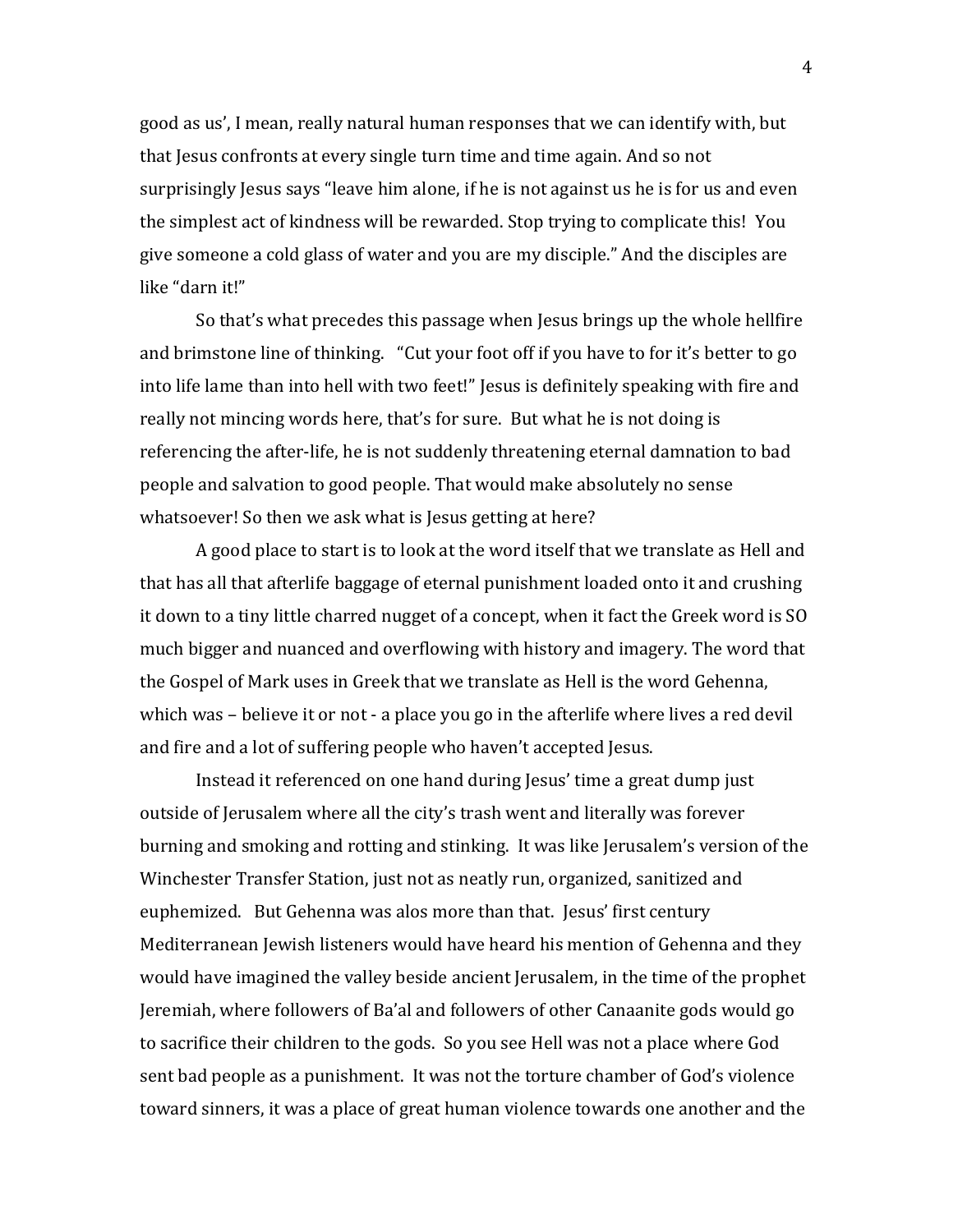earth herself. Hell was about human sacrificial violence, not God's violence. Please! Hell spoke volumes about human nature not about God's nature. C'mon! Hell was human-created not God-designed. Good gracious!

And so Jesus is not making a comment on afterlife destinations but rather on our violent sacrificial tendencies towards one another. That we sacrifice others for our own advancement is such a fundamental sin in our human being that it might even be considered the original sin. Why did you eat the apple Adam? Because she told me to do it! Blame her, take her, punish her! And she says - because the snake told me to do it! Punish hi! And God asks why did you kill your brother Cain – because you favored him and I wanted to be favored! And Jesus asks why did you want to exclude the man healing in my name – because he is not one of us and we are deserving and he is not! And God asks why do you think I send some people to Hell after death? Always this belief that sacrifice of another is necessary for the protection, advancement of ourselves. And Jesus says that is the way to Gehenna my friends, that is why there is a Gehenna in the first place, your violence, your lifting up of yourself at the expense of others. And so Jesus says "if anything you sacrifice yourself your own hand, your own foot, your own eye and choose life rather than create Gehenna.

This is so much more central to Christianity than any theology of heaven and hell - The image, the memory, the moment in human history where Jesus, the ultimate, quintessential innocent was hung on the cross, suffering and dying, condemned by the religious of the day and executed by the state, calls into question forever and ever more our depraved human tendency to secure and advance ourselves at the expense of others! It is at play on the international stage when we bomb another country for the threat they pose to us and it is at play on the interpersonal stage when we sidle up to someone and connect to them by speaking badly of another. And the cross is there as this constant and niggling reminder that it is such a pervasive human tendency that we even did it to God Godself! And our salvation is about the unhinging of our sacrificial systems and practices, that we create Hell when we ensure our own security and privilege by the sacrificing of others.